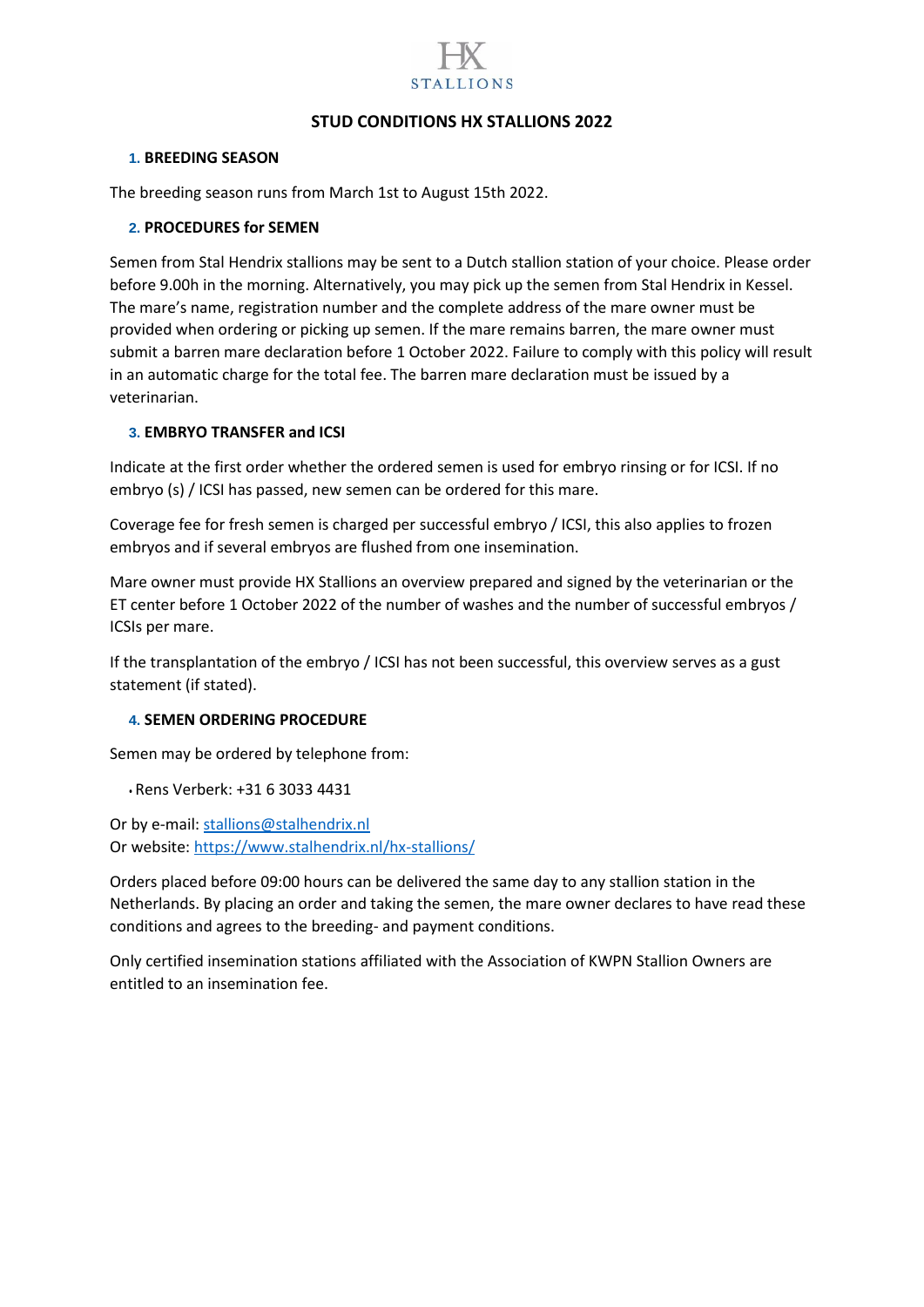

### **5. INVOICES/PAYMENT**

### *Fresh semen*

When ordering, the mare owner receives an initial invoice for the fixed cover fee of  $\epsilon$  300 and any transport costs if the mare owner chooses to have the fresh semen delivered. In October the mare holder will receive a second invoice with the additional costs in case of mare's gestation. You can view these rates in article 6 of these conditions. Any transport costs will also be invoiced to the mare owner if the transport costs already charged in the first invoice are exceeded.

Payments of invoices from HX Stallions must be paid within 30 days after the invoice date. If the payment term is exceeded, the invoice amount will be increased with collection costs and penalty interest as well as any collection costs, both judicial and extrajudicial.

#### *Frozen semen*

When the frozen semen is ordered, the mare owner receives an invoice for the number of straws ordered. You can view the rates in article 7 of these conditions.

Payments of invoices from HX Stallions must be paid for the shipment of the frozen sperm.

### **6. STUD FEES for FRESH SEMEN**

The following fees are excluding VAT and deposits. Transport costs for semen are invoiced separately.

#### **STUD FEES 2022 - FRESH SEMEN**

| <b>Stallion</b>     | <b>Fixed</b> | <b>In</b> | <b>Total Costs Foal (Excl. VAT)</b> |
|---------------------|--------------|-----------|-------------------------------------|
| <b>Bustique</b>     | € 300,-      | € 1200,-  | € 1.500,-                           |
| Cape Coral RBF Z    | € 300,-      | € 950,-   | € 1.250,-                           |
| Entertainer         | € 300,-      | € 700,-   | € 1.000,-                           |
| Farzack des Abbayes | € 300,-      | € 700,-   | € 1.000,-                           |
| Gaspahr             | € 300,-      | € 700,-   | € 1.000,-                           |
| Lambada Shake AG    | € 300,-      | € 700,-   | € 1.000,-                           |
| Lambrusco           | € 300,-      | € 700,-   | € 1.000,-                           |
| Newmarket VM        | € 300,-      | € 600,-   | € 900,-                             |

All shipping costs are charged to the mare owner at a rate of  $\epsilon$  33,- per shipment. (price changes reserved)